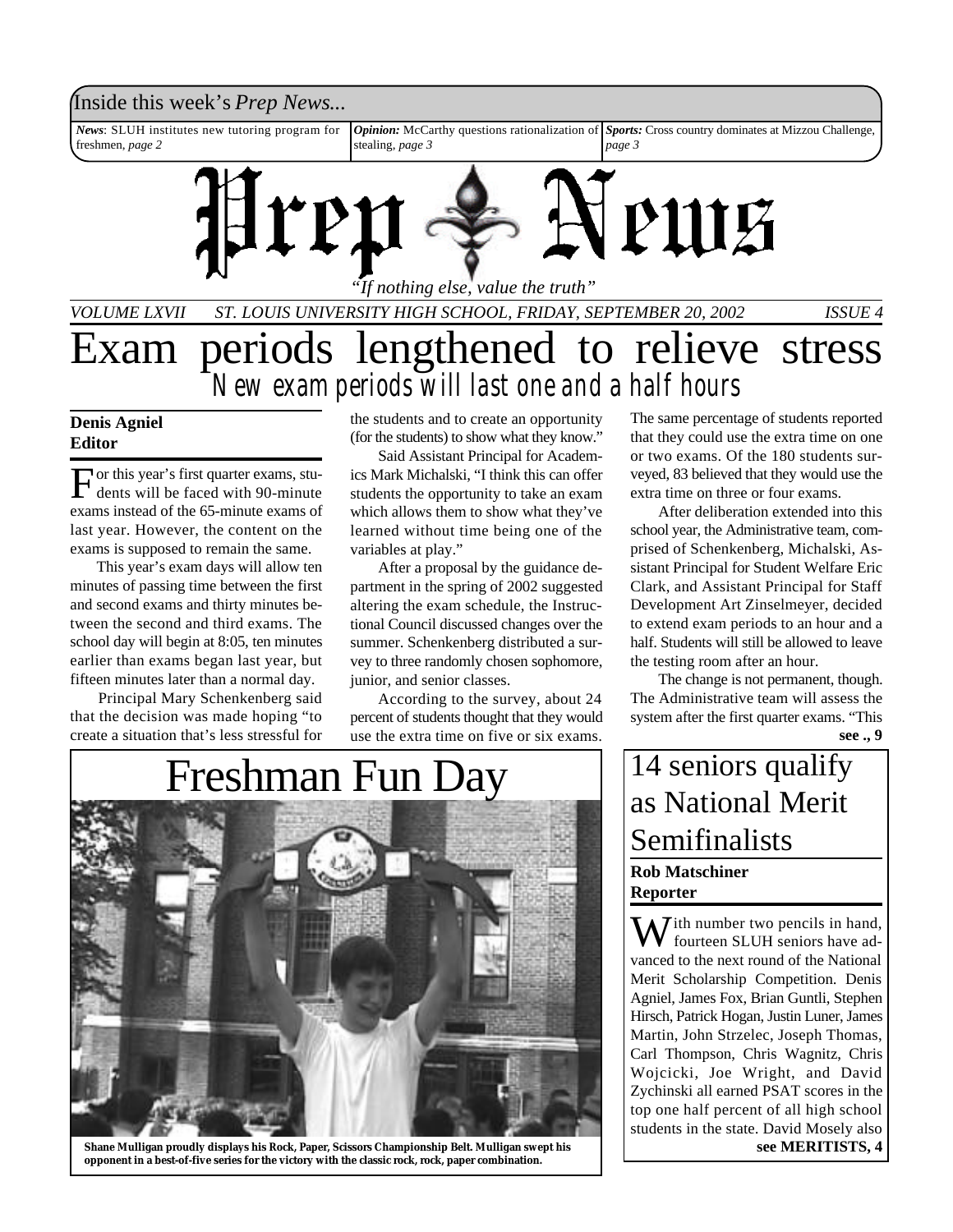## $2$  September 20, 2002 Michalski institutes tutoring for at-risk students *Hadel: "Anything from study skills to locker organization"*

## **Geoff Brusca Editor**

A s part of a continuing effort by SLUH<br>to minister better to its students, to minister better to its students, Assistant Principal for Academics Mark Michalski instituted a program of tutoring freshmen to help them transition to high school academics. The program will be run by former English and current Spanish teacher Dick Hadel, S.J.

Following summer school, Michalski selected thirteen students who were considered "at risk" for academics on the basis of their grades and standardized tests in grade school, the high school placement test they took for SLUH, and their summer school evaluations. These students, it was thought, might struggle, and this program could help them before they did.

"I identified a group of guys where some additional work in organization and study skills, and possibly just having someone who can mentor them through this transition, might be a help to them," Michalski said.

Michalski said that he and former Principal Robert Bannister had discussed

this idea for a number of years, but that "the (June Wellness) meetings kind of pushed for this." He said that the course is experimental, but "there have been on and off programs in the past where some additional study skills or tutoring have been offered, (but) maybe it hasn't been offered with the level of formality of this one."

The tutoring sessions work like a normal class period: the students are assigned to the sessions as a course and then report every day to a faculty member. During that time they work one on one with the teacher on various things.

"The work consists of anything from work on study skills to locker organization," said Hadel.

Tutors also give specific help in subjects students are having particular trouble with. To make up for the extra class, most of the students took or are taking the summer computer class.

The teachers involved in the program represent many different departments and skill sets. Outside of Hadel and Bannister, who is a former math teacher, tutors are first-year SLUH teachers, ASC volunteers, and Jesuit scholastics: theology teacher Nhan Pham, S.J., theology teacher

Brian Christopher, S.J., history teacher Chris Kellett, math and science teacher John Shen, and politics teacher Steve Casey.

Michalski pointed out that these students are not connected by anything else; there is no particular grade school or geographic location that links them. "They're scattered," he said.

Hadel stressed that these students are not in the program because they are lacking in intelligence. "In the past we've accepted young men, and they were bright enough but didn't have the background in grade school to be successful at SLUH," he said. "These kids, each one has the ability, the native talents, to be successful."

Michalski also wanted to make it clear that these students were not accepted to SLUH under different criteria from the rest of the freshman class. "This has nothing to do with our admissions standards," he said. "They were admitted just like anyone else."

Hadel summed up the purpose of the program: "They know that somebody is with them, on their side."

# Strapless sandals return for 2002-'03 year

## **Mike Cancila Reporter**

The new school year ushered in one<br>change in the school dress code: sanhe new school year ushered in one dals no longer need to have straps. Almost immediately after school started, the rumors started, too.

"I think everyone just wore them last year and Mr. Clark was too lazy to stop them this year because they still look good," commented one SLUH student. Another rumor had SLUH's insurance provider, Christian Brothers, relaxing its requirements.

The fact is, sandals with straps have not always been required by SLUH. The rule was added after a student "fell down the stairs and required the school to give him a wheelchair," said Dean of Students Eric Clark.

Over the years, the rule for straps was

enforced, but many students simply ignored it and just wore strapless sandals or forced the straps below their ankles. In addition, many faculty members, e s p e c i a l l y women, wore strapless sandals without incident.

These factors led Clark to the decision to cut out the strap requirement alto-

gether. "For safety, non-skid strips were added to the stairs.... I'm always worried about accidents that take place, but I could



**A student displays a pair of apparently strapless sandals.**

dents should tighten their water bottle lids and step into the new strapless sandal era.

have a young man wearing regular shoes fall down the steps. We've just got to make sure students don't leak liquid from water bottles on the steps," Clark said, laughing. So, with that

word of caution from Clark, stu-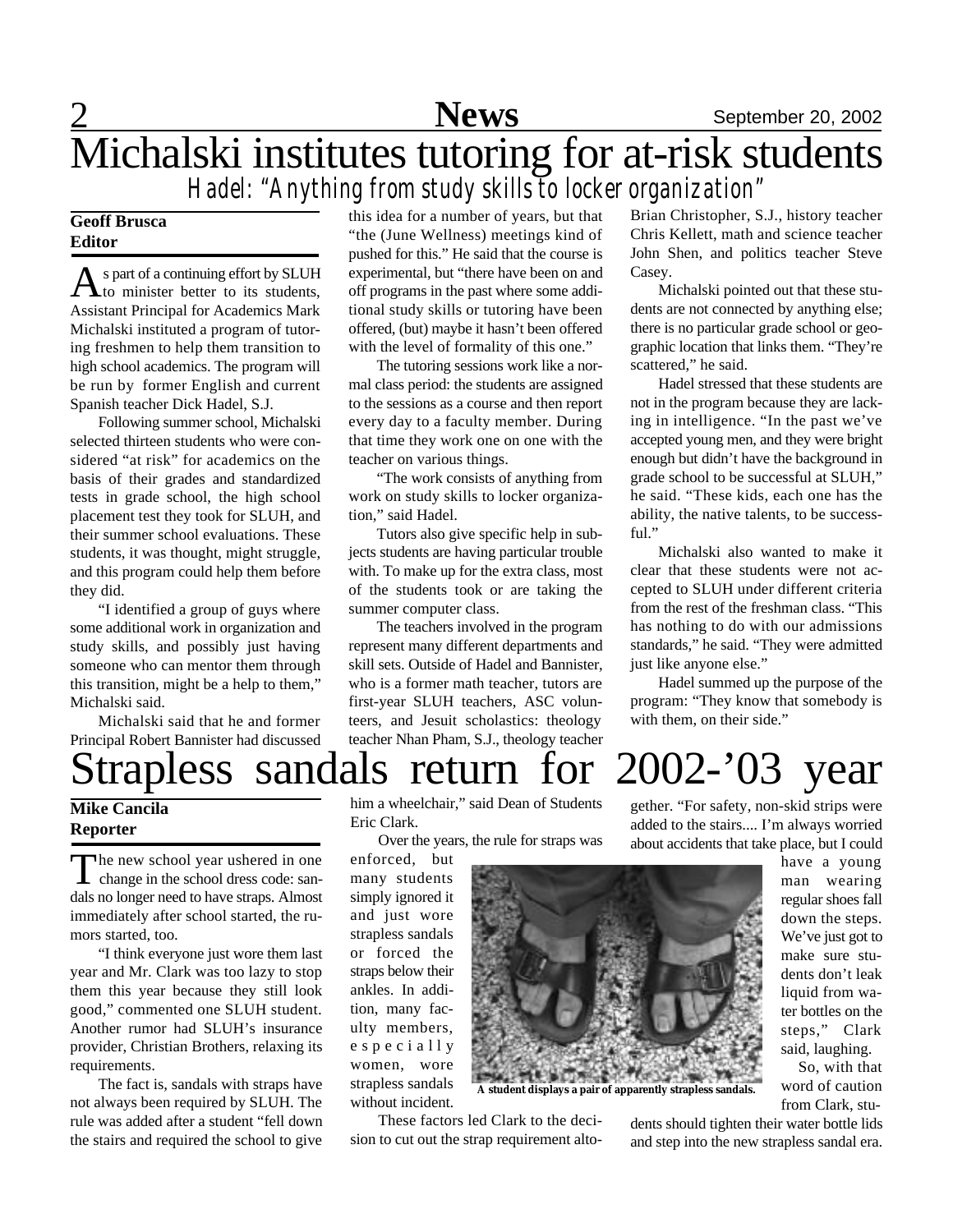## LETTERS TO THE EDITOR Stealing is a result of false rationalization

#### To the Editor:

It is 10:25 in the morning and the bell rings, signaling the end of activity period and the beginning of the scramble to get to class. You rush to your locker, unlock it, and reach inside for your books.

Your eyes widen in shock. The crucial book you need for next period, the book that you will get a demerit for not having, is not there! Slamming your locker shut, you frantically run around asking if you can borrow the book, but everyone else needs it, too. So, you eventually go to your backup plan: unlocked

lockers. You open an anonymous locker, and there it is, the book you need, just sitting there waiting to be taken.

Now stop. Press pause. Does this seem familiar? We have all encountered this situation, or one much like it, at some time during our SLUH careers. So, the question is, what do you do? Do you leave the book and accept the conse-

quences for not having it, or do you take the book and try to remember to give it back? This dilemma, and those like it, is based on something that has become a major issue at SLUH: stealing. The theft or "borrowing" of books and other materials has become commonplace at SLUH. I recently had my calculator stolen from me, which incited me to write this letter; however, I am but one of countless students with a similar story. This issue goes beyond me and my calculator (which will cost me \$90 to replace, I might add); it is a problem that goes against everything that SLUH has come to represent.

But how has stealing become such a widespread problem at SLUH? I believe that there are two forces at work here: rationalization and desensitization. Students at SLUH have an extraordinary capacity for reason, and some of us use this ability to rationalize our misdeeds. However, no matter how much you want to believe this rationalization makes everything all right, it doesn't; it just makes you feel better about the situation. You merely appease your own consciences. You're not stealing from the cafeteria when you sneak out a little extra food or accept too much change from the lunch ladies, because they're overcharging you anyway, right? Or you might rationalize that it is really the other person's fault, that they are asking for it by leaving out their materials or leaving their locker unlocked. The problem with this is that it an utterly false and spineless statement used by people unwilling to take responsibility for their own actions. In the end, you have ultimate control of your own actions.

Furthermore, as you rationalize away your doubts about stealing, you become desensitized to it; you become accustomed to theft and begin to accept as just a reality at SLUH. For example, as you rationalize your theft, the line of what is stealing and what is not becomes blurred in your perceptions. You might begin to steal more important or expensive things. Also, even if you hold yourself above such wrongdoing, you might still be involved in theft at SLUH by someone else stealing your books or some other comparable thing. Then, you might decide that you are unwilling to pay for another's dishonesty, and you might go off and steal what you need for someone else. This idea of stealing begetting stealing doesn't explain all theft at SLUH, but I believe that it

*As you rationalize away your doubts about stealing, you become desensitized to it; you become accustomed to theft and begin to accept as just a reality at SLUH.*

explains why some people turn to stealing. This could continue until someone stands up against this cycle of deceit and mistrust by refusing to steal, by refusing to give in to that temptation in any way.

Yet, in the end, what can we do to end theft at SLUH? Should everyone be paranoid about locking their locker and never letting their books out of their

sight? No, I don't believe that this is the answer. We shouldn't have to do this. It should be enough that we just stop altogether because we know that theft is not right. However, I know that this is not a practical solution, because if it would solve the problem, it would have worked before now.

Due to the presence of immoral people at SLUH, stealing will never be fully abolished unless the student body takes its stance against stealing one step further. You must not only refuse to engage in theft, you must also speak out against the theft of others. This is extremely difficult, and can be made more so by certain circumstances. Nonetheless, this is what we must do: we must take responsibility for preventing stealing from occurring at SLUH, we must go beyond the passive course of merely holding ourselves to a high moral standard. We are part of SLUH, and we are all responsible, in some way, for the character of ourselves, our classmates, and the school itself in all its various aspects. So hold others to your moral standard as well, because this path, though a difficult one to tread, is the only way the stealing that pervades our school will come to an end.

Kevin McCarthy '04

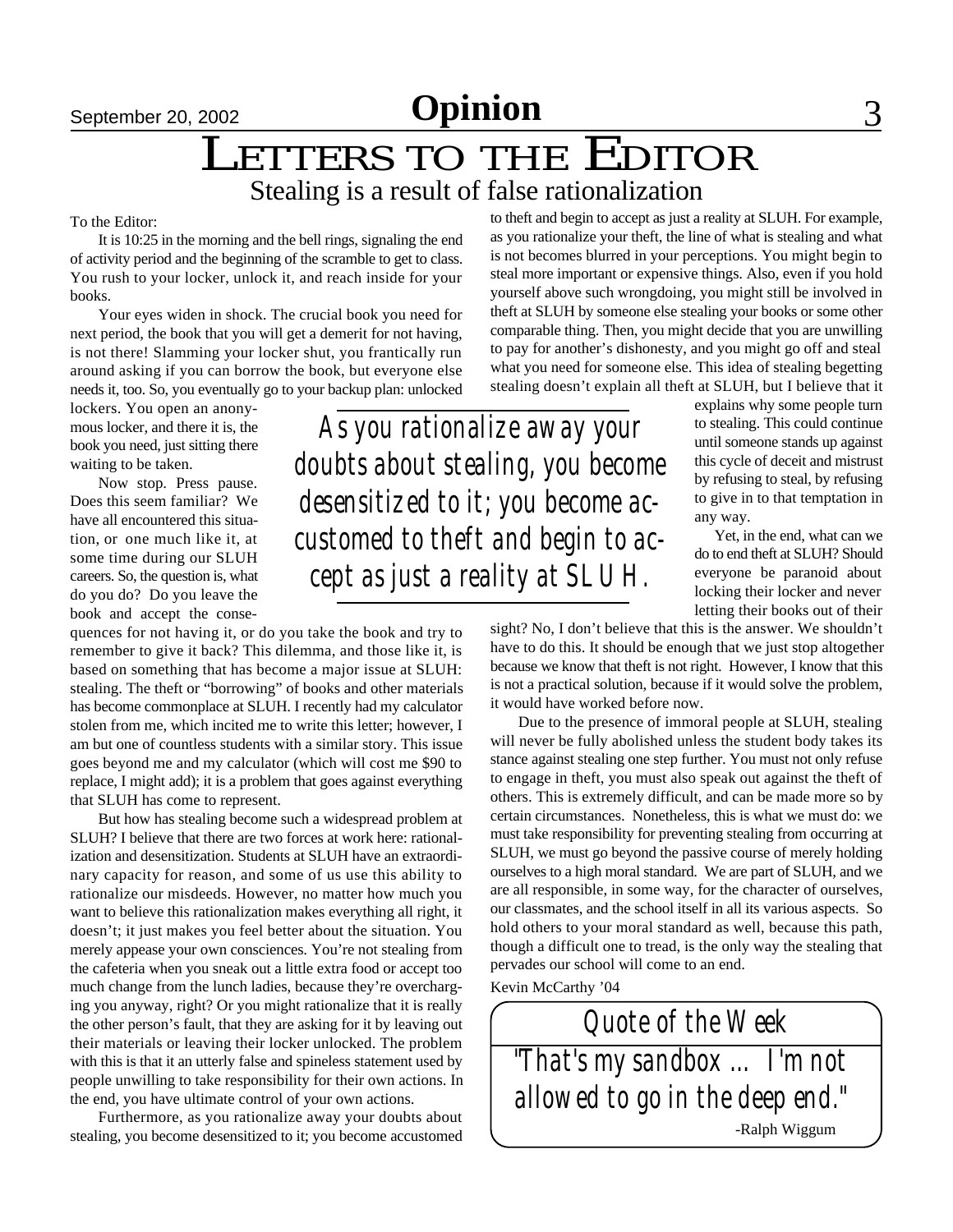# 4 **News** September 20, 2002

**Sophomore Social/Intramural**

 Ed Jaeger Jim Krings Joey Meuller 219 Pat Riordan Aaron Seabaugh 221c Marty Wilhelm

## HOMEROOM REPRESENTATIVE WINNERS

**Junior Social/Intramural**

**Sophomore Service/Pastoral**

*David Zychinski*

 Paul Barker Joe Carlson Charlie Drury Tim Heafner Tim Knefelkamp

 Doug Berkley Colin Dowling Tom Economon Nate Hilliard 216c Ryan Hyde Pat Lyons 218c Joe Palumbo Kyle Poelker Adam Shalapin Jonathan Yoon

 Pat McIver Joe Nagel Brian Prosperi James Stroble Phinney Troy

**Junior Service/Pastoral** John Berosky Ryan Cullen James Erler Paul Guest 216c Joe Jost Dave Marek 218c Brad Naert Matt Paradise David Sonderman Ben Zaegel

#### **Senior Service/Pastora**l

 Nick Albrecht Mike Dougherty Zach Georgeoff Joe Graham Tim Lauth Nate McMahill Kevin Mills Patrick Reich Dan Sinnett Clark Taylor

#### **Senior Social/Intramural**

 Scott Baker Ben Clement Joe Gilfoil Paul Hoffman Joel Koehneman

## MERITISTS

#### (from 1)

has earned the National Achievement Scholar title, an award given specifically to African Americans with superb PSAT scores.

Now deemed National Merit Semifinalists, SLUH's 14 seniors will try to fulfill the requirements of a Finalist. Experienced college

The National Merit Scholarship pro-

their sophomore PSAT.

The objective of the course is to enhance these top percentage scores in hopes that they will qualify for the National Merit Scholarship Competition. Taught by math teacher Craig Hannick, who has over 15 years of SAT class experience, the course will go

counselor Dave Mouldon has been working with SLUH's semifinalists to prepare a detailed scholarship application, including information about leadership and community activities.

In order to advance, the Semifinalists

need to stay consistent with their SAT scores, earn high grades, and receive a letter of recommendation. About 90% of all Semifinalists advance to the Finalist level, giving SLUH's prospects high expectations.

gram is a non-profit organization designed to support scholarships for students of high academic accomplishment. The National Merit Scholarship Corporation will finance and back about 8,000 scholarships worth about \$30 million.

 Tim Larkin Alex Muntges Tim Rodgers Tim Szewczyk 221c Bill Winfrey

 Scott Brown Dan Burghoff Connor Finnegan Danny Henry Jack Horgan

> Hannick simply stated, "It's helpful." Many of SLUH's present National Merit Semifinalists were part of Hannick's course a

into depth on the most difficult problems of the PSAT. With regards to the effectiveness of the course in the last four years,

On top of the preparation for National Merit Finalists, many of SLUH's juniors are readying themselves for a fourweek PSAT concepts course. This intensive class is only offered to those juniors who scored above the 90th percentile on

year ago. His goals are simple: to cover the three basic parts (verbal, math, and writing) of the PSAT with some emphasis on the verbal. Hannick says, "I want them to be as well prepared as they can be."

## *Denis Agniel James Fox Brian Guntli Stephen Hirsch Patrick Hogan Justin Luner* NATIONAL MERIT SEMIFINALISTS *John Strzelec Joseph Thomas Carl Thompson Chris Wagnitz Chris Wojcicki Joe Wright*

*James Martin*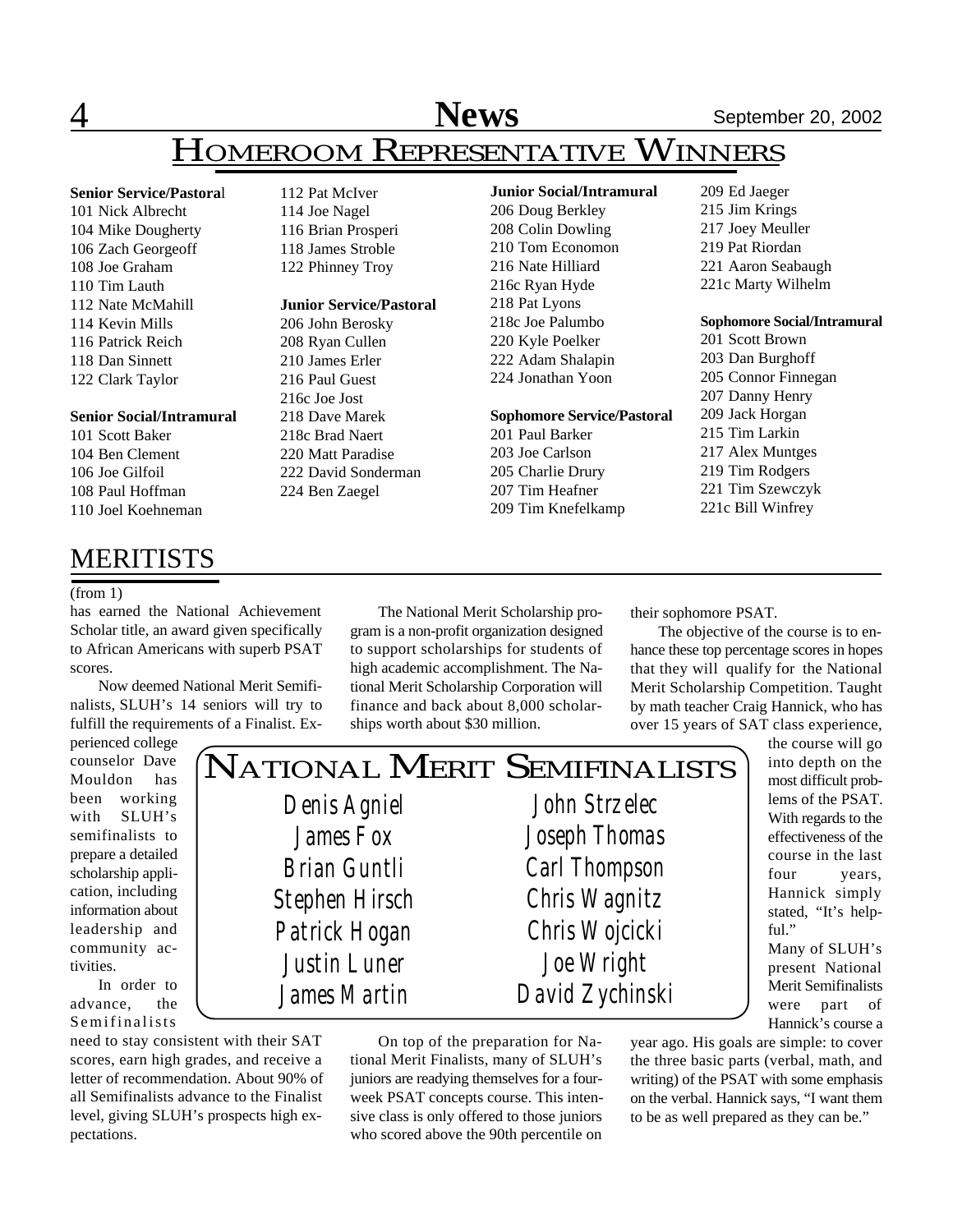# September 20, 2002 **Sports** 5 Jr. Bills drop to 0-2 with loss to Parkway West

## **Reporter**

Gary Kornfeld had never started a<br>
SLUH football season 0-2 in his ary Kornfeld had never started a twelve previous years of running the program. Athletic Director Richard Wehner can't remember the last time SLUH has opened a football season with two losses, and he has been here since 1984. Unfortunately, the 2002 Footbills gave Wehner a new memory card as they fell to the Parkway West Longhorns Friday night 21-14.

Parkway West made it obvious that the SLUH defense would have its hands full from the opening drive. The Longhorns showed their power running with two strong backs, Will Paul and Will Meyers. Meyers totaled 171 yards on the night.

Head coach Gary Kornfeld recognized the talent of Paul and Meyers, stat-

## **Jon Kim Reporter**

L ast weekend, the Saint Louis U. High water polo team employed its characteristic ballistic missile shots to emerge as the victor in the Parkway South Patriot Classic Tournament. The Baudenbills faced Marquette, Lafayette, and Parkway South, all teams they had previously beaten. The Jr. Bills dominated the pool, leaving no one else in contention for first place.

 Last Friday, the Polobills swam off against the Marquette Mustangs. Although Marquette put a challenge to the Baudenbills, SLUH didn't give up.

Throughout the first half of the game, SLUH easily pacified the Mustangs' top players with rigid defense and with senior Cliff Reynolds's wall-like performance in goal, his arms seemingly everywhere to block futile Marquette shots. In the second half, however, Marquette had a cheap streak, gaining breakaways and shooting lofting shots from half court, but as always SLUH answered back.

At the end of the fourth quarter, SLUH recieved a 4-meter penalty shot and gave the chance to Phil Abram. With the ball

**Dan Sinnett** intensity with a twelve-play<br>
ing that it was "the tandem that was giving defensive intensity with a twelve-play<br>
drive that was canned by wideout Loe us problems."

West drove 75 yards on the starting

drive with key runs from Paul, 17 yards, and Meyers, 24 yards. The drive took only 2:21and resulted in Meyers pounding the ball in from one yard out.

After SLUH punted, Parkway West got the ball back hoping to duplicate its first drive, but the Curtis-Josephbills put up a

brick wall and stopped the Longhorns on three straight plays. Senior tackle Kevin Steffens said the contrast in the drives occurred because the defense was "pumped up."

SLUH's offense responded to the

cocked back with the tension of a crossbow, Abram treaded waist high out of the water as the Marquette goalie fidgeted laboriously to keep his mouth above the surface. The referee's whistle cut through the air, and immediately Abram crunched forward, whipping his arm around like a slingshot and hurling the ball into the top left corner of the goal.



**Cornerback Nate McMahill and the defensive line get ready to play.**

**Principally Compiled by Matt Morris** 

All-around football player extraordinaire Phineas Troy, who also had 10 tackles on defense, made his p r e s e n c e known on a key third-down play worth ten yards to earn the first down.

The drive epitomized SLUH's offense attack; it featured a good balance of throwing and running.

drive that was capped by wideout Joe

Not to be outdone, Parkway West, which Kornfeld called "a running

**see PIGSKIN, 7**

olobills win Parkway South Tournament

Commenting on the size of Parkway's goalkeeper, junior Charlie Hall observed, "That's a malnourished goalie." The game ended 9-4, a big kick in Marquette's pants.

 On Saturday, the Jr. Bills first played Lafayette. Allowing the junior team to wreak havoc for awhile, SLUH easily dominated the first half, closing at 5-1. **See YELLOW DUCKIES, 8**

## JR.BILLS SINK LADUE 11-5 IN NAVAL BATTLE

Thursday night, the Polobills traveled to MICDS for a tournament game against Ladue. The Jr.Bills came out of the game with an 11-5 victory. The team spread its goals among seven different players, with five assists between Phil Abram and Cliff Reynolds.

"It was our best game so far. We played as a team and ran our offense well," senior Phil Abram said. The team plays again on Saturday night at 7:00 against MICDS at St. Peters Rec Plex.



**Mark Gloeckler looks to make a pass in Thursday's game.**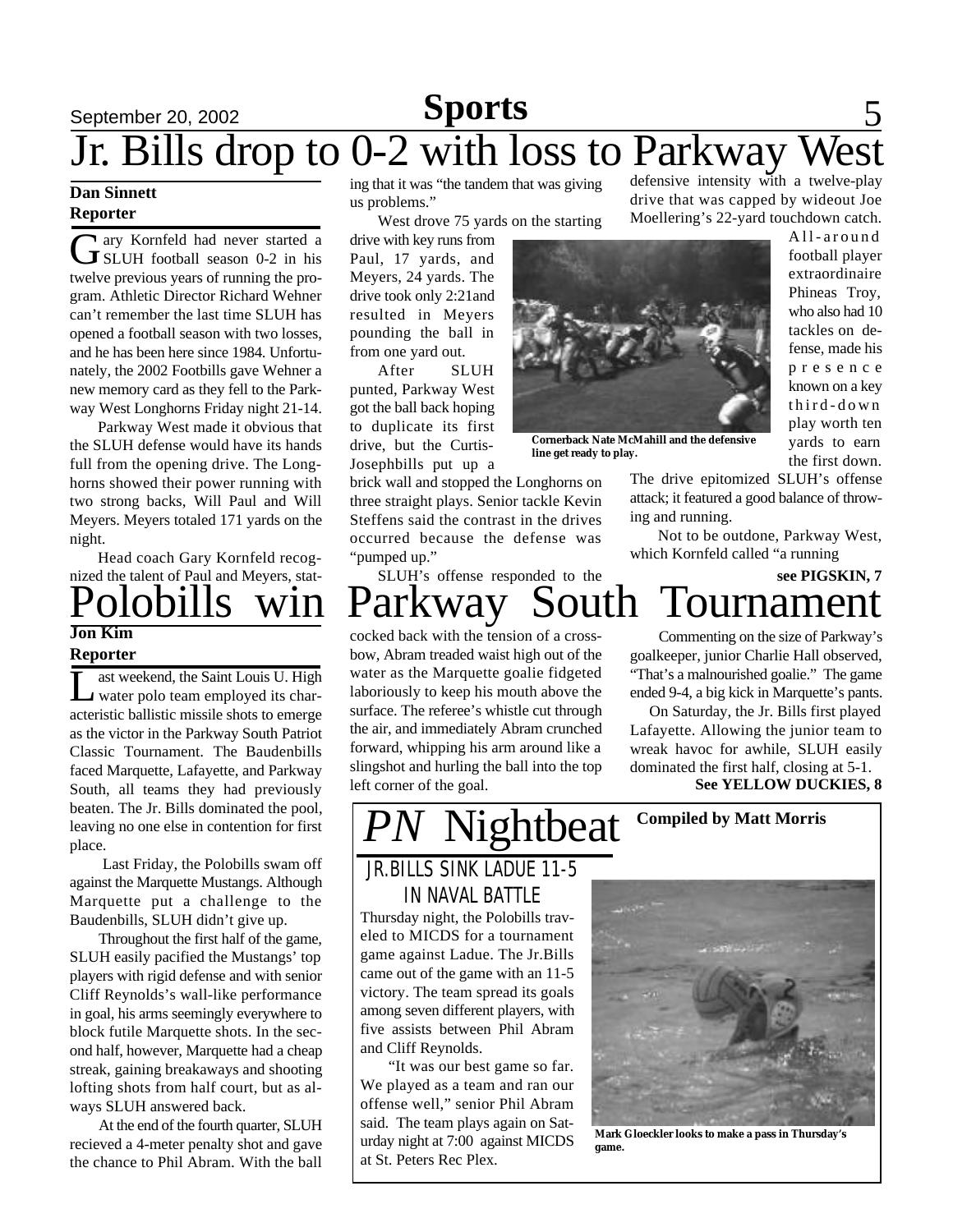# 6 **News** September 20, 2002 News September 20, 200

## **Brian Fallon Core Staff**

**L** ast Saturday and Sunday, a group of ast Saturday and Sunday, a group of MS150 charity biking event in Troy, Missouri. The group included students Ryan Vierling and Greg Stahl and teachers Kevin Moore, George Mills, and Patrick Zarrick. This year was SLUH's third year participating in the race, with a group of ten (including five not associated with SLUH) on the team.

 The riders began in Troy and rode eighty miles on Saturday to Mexico, Missouri. Saturday evening, the bikers rested in Mexico's city park, enjoying a nice meal provided by two thousand volunteers. "It's a very well-organized fundraising event," Moore, who has been biking since high school, said. "I ride for fun, and this event is such a great way to support charity."

 "I'm in the best shape of my life," noted Mills, who trained six weeks for

## **Pat Meek Core Staff**

If there were one word that would<br>describe the performance of the cross **T**f there were one word that would country team's performance at the Mizzou Challenge last Saturday, it would be "dominance."

The varsity team, which only scored 38 points in the meet, suggested a team to be reckoned with in the state cross country meet in early November.

For the second week in a row, the varsity top seven was composed of seniors Drew Noblot, Matt Killiany, Kevin Crean, Peter Schaefer, juniors Andrew Linhares and Brennan Connor, and sophomore Alex Muntges.

Once again the team listened to the advice of coach Pat Hamel and ran the first mile conservatively on a course which many have since described as "perfect" and "ideal."

After the mile split, the team looked strong, with many of the Harrierbills the race. Mills said, "The best part of the ride was being with the other riders, since no one out there riding is selfish at all."

 Sunday morning the riders continued the trek back to Troy, completing the 160 mile race. The race attracted a wide range of bikers, the youngest around the age thirteen; SLUH's team ranged from ages seventeen to fifty. Each rider was supposed to raise \$200 for the fundraiser, although many people raised much more than that. SLUH's team planned to raise about \$4000.

 Multiple sclerosis is a disease which affects the central nervous system, with symptoms ranging from blurred vision to being completely paralyzed. Most victims are diagnosed between ages twenty and forty, although there are many cases found in youths as well.

 The money raised from this event is sent to the national and local chapters of MS, with fifty-five percent staying in the gateway area. This money is used to research the disease, as well as to fund selfhelp groups for victims coping with multiple sclerosis.

 Another interesting part of the riders' journey is seeing old friends and meeting new ones. One woman rode her bike with her sister, a victim of multiple sclerosis.

 "It was amazing to see her pull her sister the entire way in a bicycle carriage, going the entire way through the rain and up and down hills," said Moore.

 "That woman showed so much love to her sister," said Vierling, who participated in his first MS150.

 Commented Moore, "It's really neat to see two thousand riders out there, and striking up a conversation with some of them is really interesting."

 The final half of the second day was the most difficult for most of the riders, finishing the race at the same speed as they did the other parts of the trip.

 "It was a really good feeling when you finished," said Vierling, "especially since we just completed one hundred sixty miles of biking."

# XC lets tiger roar at Mizzou and McCluer

near the front and in tight packs. Schaefer

and Noblot came across the line at 5:01 and 5:02, respectively, with the rest of the team coming in before the 5:15 mark.

However, in the second mile it became apparent to many that Schaefer, SLUH's top runner after the First Capitol Invitional, was unable to hold on

to the rigorous pace. Luckily for the Prefontainebills, Linhares and Muntges were able to step up and fill Schaefer's shoes.

Linhares, who arguably had his best race ever, passed Noblot and the majority of the field in the last 800 meters, while kicking his way into a fourth-place medal and the top slot on the team in a personal record time of 16:31.

"Before the race I knew the course would be fast, and I

was pumped up," Linhares said. "During the race all I could see in front and behind me was blue." Muntges,

who was running in only his second cross country meet, was able to go negative in the third mile

and came across the finish line in an equally impressive 16:41.

The rest of the team came in soon afterwards with Noblot (16:35, fifth overall), Killiany (16:46, 10), Crean (16:46, 11), Schaefer (17:04, 22) and Brennan Connor (17:19, 33), looking strong the whole way in.

Killiany called all of the times "freakishly fast."

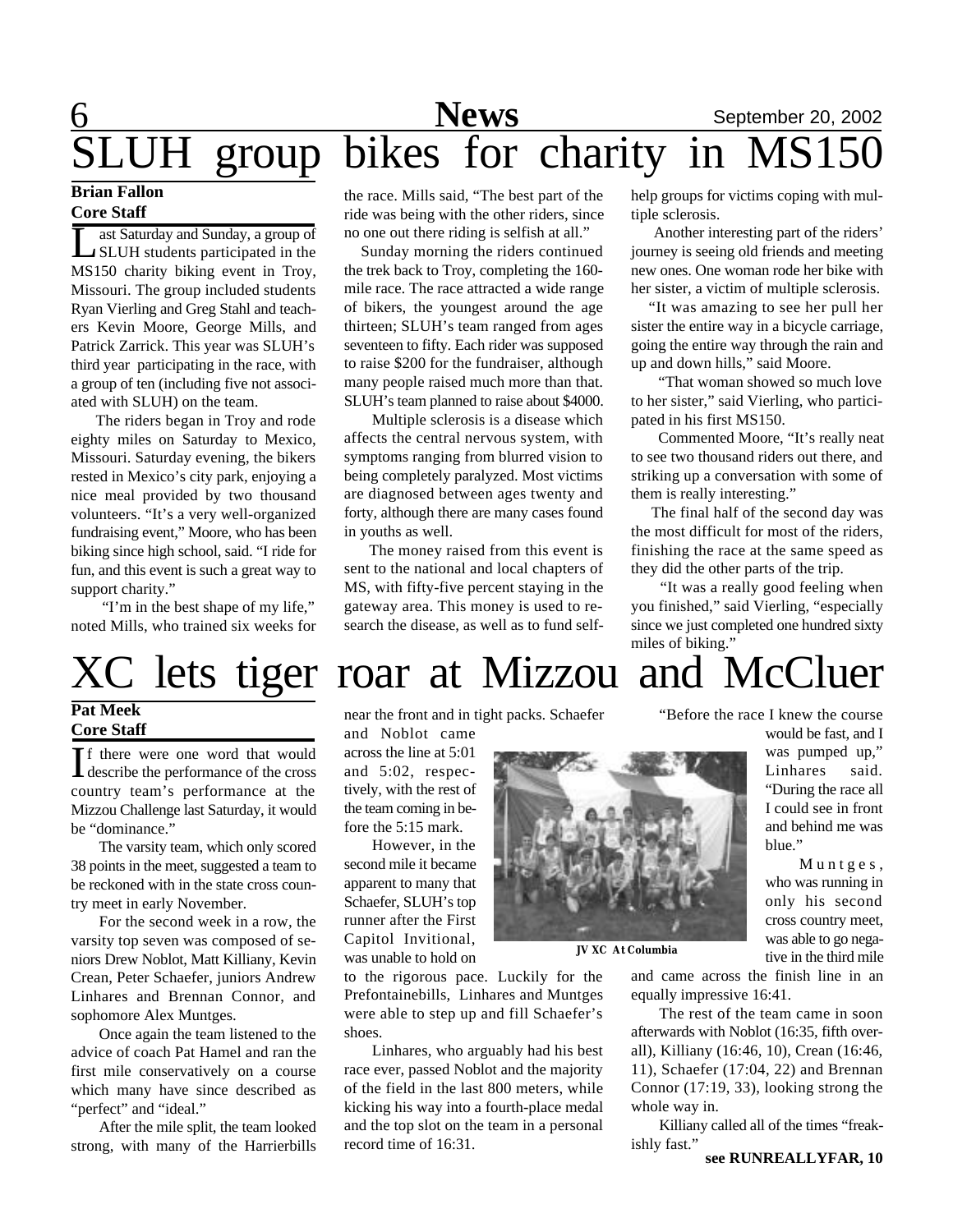# September 20, 2002<br> **News**<br> **Soccerbills top JFK, tie CBC to go 6-1-1**  $\overline{\text{CBC to go}}$

### **Dave Mueller Core Staff**

The Jr. Bills are coming off an out-of-<br>character week after going 1-0-1 with he Jr. Bills are coming off an out-ofgames against JFK High and CBC.

The week began on Monday with an away victory over JFK. The match started off well enough, with the Jr. Bills controlling most of the play, but the team seemed confused when the opponents dropped the entire team behind the ball and appeared satisfied to play for a tie. However, the team looked unfocused.

"I think the way the schedule was set up...prevented quality practice days," said assistant coach Charlie Clark on the lack of rhythm in the first half.

Passes could not find their targets amidst the clutter of bodies inside the offensive third of the field, the first touch on the ball climbed the shins of the SLUH players, and the teams' intensity reached an all-time low, as they apparently considered the Celtics unworthy opponents.

Said head coach Charlie Martel, "It was a team that packed it in... It takes time to get the first goal."

Flashes only came while the Baggiobills' forwards had the ball at their feet. Early in a struggling first half, junior Joe Germanese gave the team a lift with a devious 180 degree turn while side-stepping the defender and then punishing the ball near-post to beat the keeper.

After an intense half-time speech by Martel, the team came out with a whole new aggression, willing themselves to the net.

Martel said, "We played with urgency, and when you hustle, good things happen."

This hustle allowed the flash, quick decision-making, and spirit seen earlier in the year from the Jr. Bills to come roaring back at the Celtics, scoring three goals within the first fifteen minutes of the half.

The scoring was capped off when senior captain Matt McCarthy found the ball at his feet at the top of the box with three Celtic defenders in front of him. Forced to dribble, McCarthy entered the box, only to soon be smothered by JFK defenders. Somehow he emerged from the pile to poke the ball into the net, giving the Sidenettingbills a 5-0 victory.

Perhaps the reason for the shaky beginning to the match on Monday was the injuries to senior backfield starters Patrick Ferrell and Pat Hogan. Said Clark, "It forced us to go deeper...than we were used

to." He added, "(Hogan and Ferrell) are quality players and were missed." The replacements, juniors Pat Miller, John Reagan, and David Mueller, brought less speed and experience to the backfield. The nerves of getting the nod for their first start (Reagan started Monday while Miller did on Wednesday) might have jolted them and thrown off the rhythm of the whole team. "The guys that played did so very hard. They did everything we could ask of them," said Clark.

Martel added, "Our rhythm may have suffered a little bit."

Wednesday's game against CBC was made increasingly difficult because it was the rescheduled game that was supposed to take place last Saturday, but, alas, was lightinged out. The game was rescheduled for 3:30 at CBC on Wednesday.

Excuses aside, the Jr. Bills needed a full eighty minutes when they took the field against a difficult CBC team, and they came up fifteen minutes short. SLUH dominated most of the first half, containing the Cadet offense while dictating the play up top. The Soccerbills struck first when senior captain Matt Kreikemeier out-hustled the Cadets to a ball dribbling to the end line and crossed an out-swing **see SOLID, 8**

## PIGSKIN

#### (from 5)

ballclub," did what it does best, ran the ball. The Longhorns scored in thirteen plays without attempting a pass. On the drive, Parkway West averaged 5.8 yards per carry, with Meyer the featured runner on the drive.

When Parkway West scored with 7:15 left in the half, Meyers had come close to matching his rushing the previous week against Lindbergh. Meyers rushed for 58 yards in a 48-minute game against Lindbergh, but rushed for 54 yards after only 16 minutes against SLUH's defense. The score held at 14-7 until the end of the half.

Coming out of the locker room, the

Longhorns and Gridbills started a fierce punting battle. The two teams combined for nine straight possessions without any points scored. The only big play of the third quarter was a Jennings interception that resulted in, of course, no points.

SLUH broke that trend in a big way when they started a drive with 5:31 left in the game. The SLUH team decided to ride the Jennings train to a touchdown that tied the game. Jennings ran the ball on three straight plays, gaining 24, 23, and 17 yards into the end zone.

Unfortunately, the drive was successful to a fault, as the Jr. Bills gave the Longhorns a chance to win the game with 4:56 left. The Longhorns danced with the one who brought them and let Meyers run them to a game-winning touchdown.

Kornfeld summed up the game's finish: "The problem we ran into is that we needed the defense to take a stand (after the offense tied the game), and that didn't happen."

The Jr.Bills showed weakness in the first week against Riverview, as the offense played well without much help from the defense; against Parkway West, the defense held a good team to 21 points, but the offense was defunct. SLUH will try to put together a complete game tonight when they travel to Chaminade for their first conference game.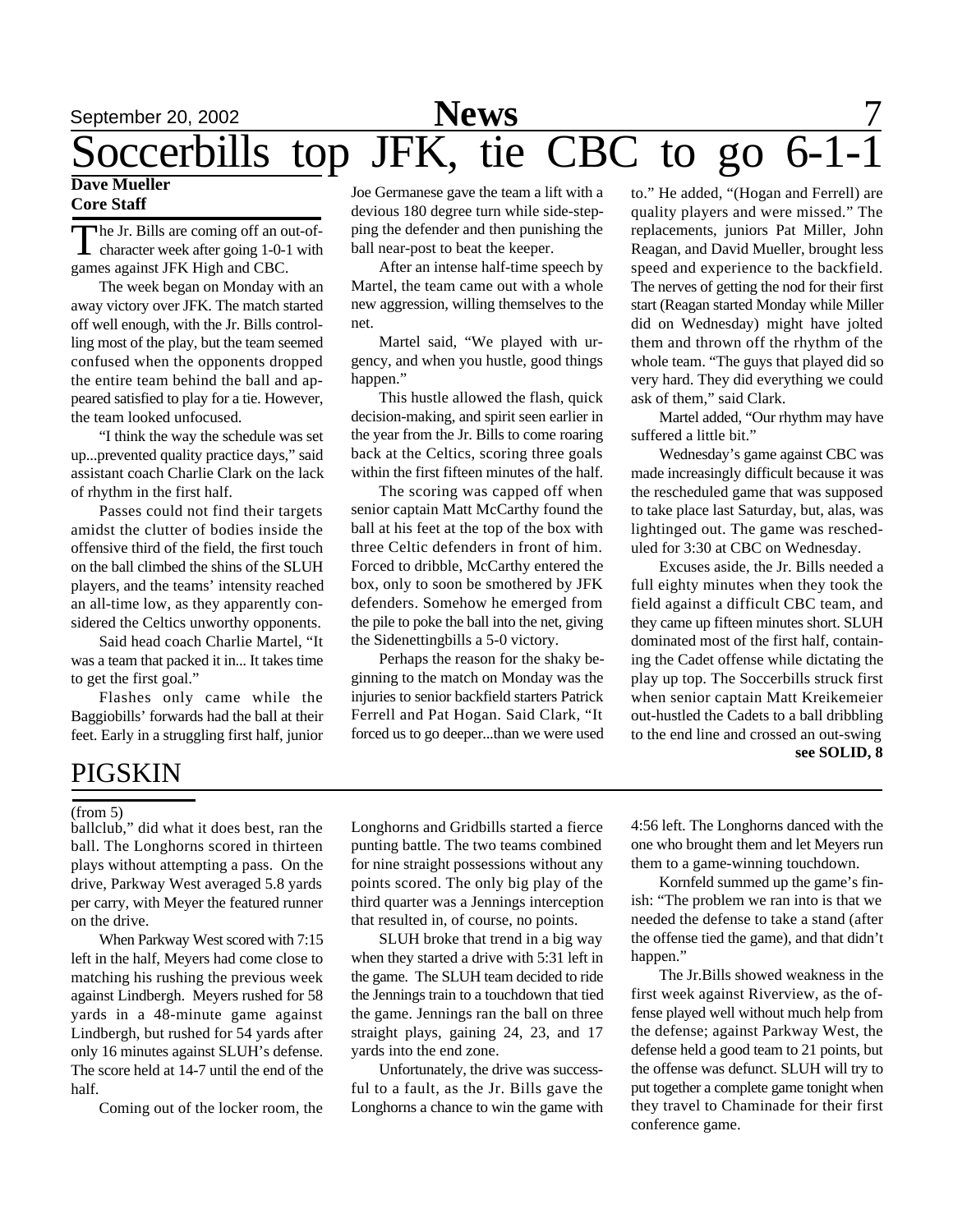## 8 September 20, 2002 YELLOW DUCKIES

#### (from 5)

With a stellar four goals by senior Bill Dahlmann, SLUH drowned Lafayette 12- 2. Defeating its opponents so skillfully, SLUH left the Lafayette fans booing the Polobills' constant exploiting of sloppy Lafayette plays.

 The last game of the tournament was against the Parkway South Patriots; it was the crux of the tourney. In the first quarter, the Polobills pounded six into the net without Parkway South's making a viable shot on goal. Physically dwarfing and mentally out-maneuvering the Patriots, SLUH pounded four more goals to South's one in the second quarter, leaving the score 10-1 at halftime.

 Yet, in the third quarter, circumstances seemed to run contrary to SLUH's potential, leaving Baud only one choice. In the

## SOLID

#### (from 7)

ing ball into the six-yard box, where senior Adam Twellman found the ball and flicked it delicately over the CBC netminder.

CBC proved they were not to be taken lightly when the SLUH midfield made a small oversight in their marking and the Cadets came charging down the field and blasted a shot off the crossbar.

Overall, that first half may have been the Jr. Bills' best of the season. Exceptional play came from terrier-like junior forward Germanese, who chased down every stray ball up top.

The second half brought more impressive ball movement. With play crisp and deliberate, SLUH showed itself to be the more talented team. The run culminated with a beautiful one-touch combination that began in the back, bounced across the field three times, ending on a one-time strike from Twellman to beat the lunging Cadet goaltender for Twellman's second goal of the game and also putting the Jr. Bills up two to nil.

Summarizing the game, Martel said, "It was the best of times, it was the worst

fourth quarter, he placed Dahlmann, who already had an amazing four goals and three assists, between the Jr. Bills' goalposts and junior goalie Paul Guest into the field.

 Now armed with the true power of SLUH water polo, the Jr. Bills counted on the talent of Dahlmann's goaltending and Guest's monstrous action in the hole. Cutting through the water like a torpedo, Guest constantly raced past his opponents. Barreling into open water, he leaped out of the water to catch an arcing pass from goalie Dahlmann, twisted to face the goal, and flung a bullet at the goal. Unfortunately, wherever Guest's shots went, so did the goalie, denying Guest the due result of his genius work.

 "I had to make a tough choice to unleash Guest, but in the end it all paid off,"

commented Baudendistel. The tournament ended with SLUH's 15-4 victory over the Patriots.

 The most notable performance in the tournament came from senior Dahlmann, who earned a total of eight goals and three assists and a hundred percent save average. Commenting about his offensive prowess, Dahlmann said, "Every time I got in the pool I was really well-rested because of the way coach divided up playing time."

 This weekend, the Jr. Bills will have tough competition as they enter a tournament at MICDS, but the Bills remain confident in their momentum as a team. Although MICDS will be a considerable problem, junior Nick Konczak asserted, "We're gonna kill MICDS."

 Baud simply stated, "We'll see how well we do next week."

of times, and not a lot in between."

With fifteen minutes left, fatigue became quite noticeable when SLUH began to lose the team's strongest point, the midfield. Cadets began to win fifty-fifty balls and made unmarked runs through the midfield, creating odd-man rushes on the Soccerbills' defense.

"Your thought process is one of the first things that is affected (by fatigue)...we need to pay more attention to the game plan when that happens," said Clark.

The Cadets took advantage of fatigue, quickly putting away two unanswered goals to knot the match at two.

Clark commented, "The injuries and not having depth hurt. We were tired at the end...It forced people to stay on the field much longer (than they should have)."

With obviously nothing left to give, the team, though being dominated, refused to give in, making artful runs to the corners.

"I was excited that we never quit," said Martel. "That was impressive to me."

The most dangerous play came when senior Ryan Neighbors streaked by the defender and into the penalty area where he was blatantly dragged down from behind. However, with no whistle, play continued and time dripped backwards, reaching zero. With the game over, the team looked disappointed with a draw yet relieved that the match did not continue longer. Martel said, "We seriously let one get away."

Directly after the Neighbors incident, Martel sprinted to the referee and began yelling about the missed call, which would have given the team a penalty kick and a great scoring opportunity. "He was angry, and I was angry as well," Clark said.

Martel was ejected and will not be able to coach the next game, which is against Fort Zumwalt South.

"I thought it was a penalty kick," sighed Martel. He continued, "I expect the referee to step up and make that call in a tied game."

The usually calm and collected Martel was out of character in his recent explosion. After some thought, Martel humbly said, "I should have stayed composed...I had no justification for (my actions)."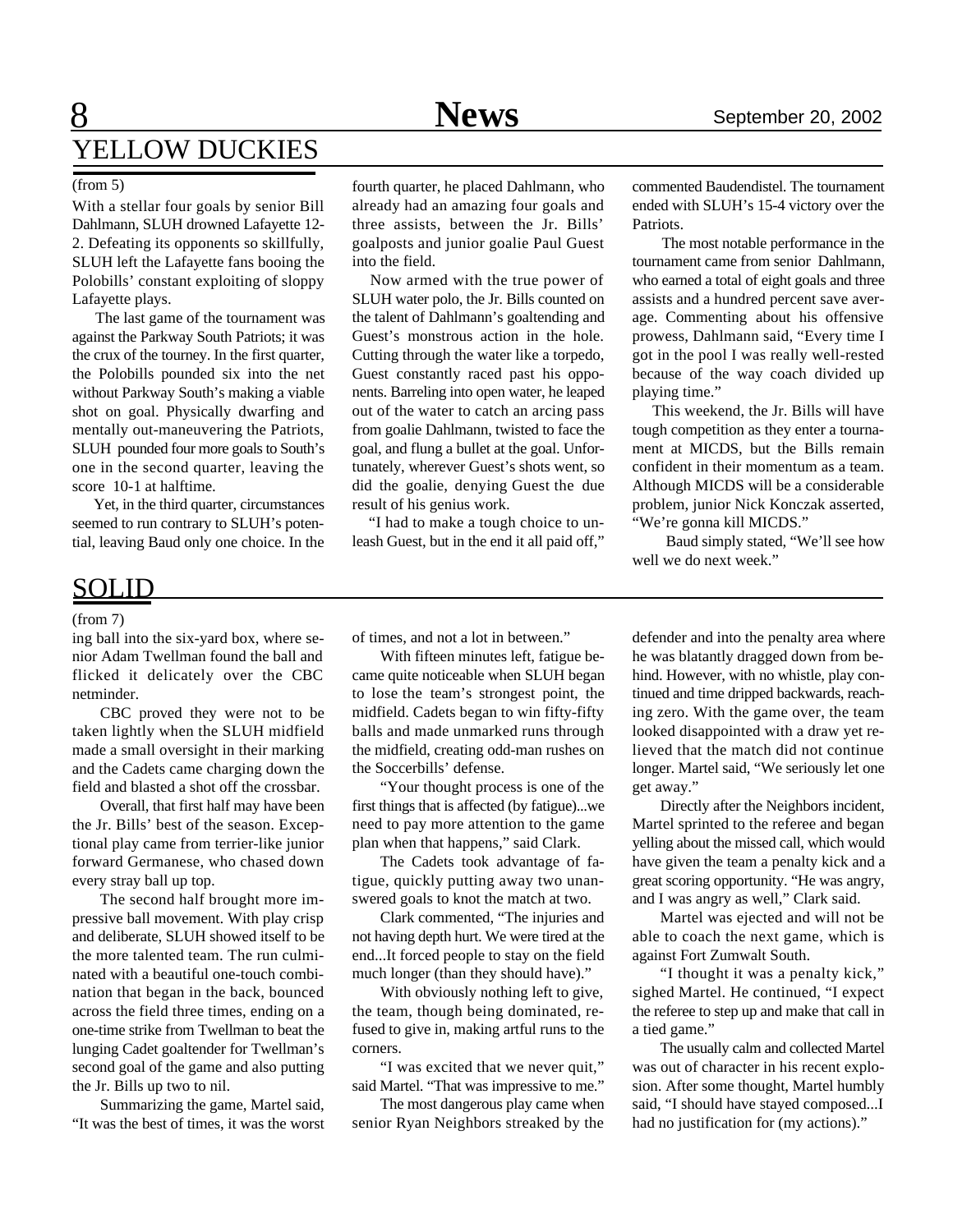## (from 1)

is an experiment at this time," said Michalski. "We're going to try it out for a quarter and see how it works."

"If we evaluate it properly," said Schenkenberg, "we'll filter out if there are problems."

Assessment will not cease after the first quarter. Michalski said, "If there's going to be a problem, I think it'll be one that will evolve over time." He continued, "If we stopped looking at it, stopped assessing it, we'd be silly."

The new testing system will try to alleviate some of the problems faced by students taking extended time exams. Those students had to take their exams in a different room from their classmates. The extended time room "isn't a very good environment for exam taking," according to Michalski. In addition to distractions in the testing room, noise in the hall, overcrowding, and announcements over the PA, the extended time students also faced a stigma which Michalski hopes to eradicate. "It allows them to not be stigmatized," he said.

Reactions from the academic departments varied.

"Well, for math I think it's a good idea," remarked math department chair Tom Becvar, "because my students find that they feel pressured with the time pressure. They really quite often don't have time to check their answers." Becvar identified this new exam schedule as a way "for students to show what they know without that pressure of time." He added, "it's pretty typical of a lot of college courses" to offer tests that aren't timed; therefore, this system prepares students for college as well.

"Without diminishing the quality of what they have to do," said English department chair Chuck Hussung, "I can give them a better chance to do well." Hussung commented that this new system "makes a lot of sense."

"We're fine with it," said science department chair Eric LaBoube. Laboube identified that on the Physics B and AP Physics B exams, many students need more time to look over their answers.

On the other hand, foreign language

chair Mark Tychonievich did not feel the new system will benefit the foreign language students. "We felt that the change wasn't needed," he remarked, "because in foreign language, the assessment often doesn't happen in an hour or an hour and a half." He prefers the exam schedule from last year because he thinks "the old way works."

The student survey gave voice to student concerns, most prevalent of which

EXAM SCHEDULE OCT. 2002 1ST EXAM 8:05-9:35 2ND EXAM 9:45-11:15 3RD EXAM 11:45-1:15

is the worry that teachers might make exams for a 90-minute period, instead of the hour-long exam they are supposed to make.

"I don't think it'll work," asserted junior Nick Berdsen, "unless they honestly keep them as hour exams. That's just not going to happen." He expounded further, "It'll slowly start to (happen); eventually we'll just end up studying more."

(I think) Commented sophomore Neil Barron, "(one of my teachers) already made an hour-and-a-half exam."

Senior Jim Fox worries that teachers will not respect the hour-long rule: "I am not in favor."

Some students think it is a good change, however.

"I think it's a lot more fair," said senior Luke Marklin. "The deciding factor is time sometimes and not aptitude." On an exam, Marklin said, aptitude should be what counts.

In regard to limiting exams to an hour, Hussung identified making shorter exams as something to which it is "easy to say, 'sure, sure, sure' and then neglect." All of the department heads who spoke on the issue emphasized that their department would still write hour-long exams.

"I think (the faculty) are all about

doing what's best for the students," said Michalski. "That's what the idea here is: (to do) what's best for the students. We'll see if it is; we don't know for sure yet, but we'll see if it is."

Junior Tim Friese called for "a measure of trust between students and teachers that teachers will continue to write 65 minute exams."

"I think we can trust our teachers," assured junior Kevin McCarthy.



**Editor in Chief**: Matt "Emperor Palpatine" Hoffman

**Sports Editor**: Tim "Wedge Antilles" Piechowski

**Editor**: Geoff "Han Solo" Brusca, Denis "Bib Fortuna" Agniel

**Core Staff**: Brian "R2-D2" Fallon, Brian "Dustin Hoffman" Kane, Patrick "Lando Calrissian" Meek, Patrick "Princess Leia" Stephens, Dave "Wampa" Mueller, Dan "Chewbacca" Sinnett

**Staff:** Rico "Jabba the Hutt" Bertucci, Charlie "Biggs Darklighter" Hall

**Reporters**: Jon "Admiral Piett" Kim, Robert "C-3PO" Matschiner, Matt "Salacious Crumb" Arnold, Mike "Greedo" Cancila

**Computer Consultant**: Mr. Bob "Obi-Wan Kenobi" Overkamp, Mr. Tim "Grand Moff Tarkin" Rittenhouse

**Moderator:** Mr. Steve "Darth Vader" **Missey** 

**Guest Infant:** Luke "Luke Skywalker" Missey

**Advisor**: Mr. Frank "Yoda" Kovarik **Editor Emeritus:** Andrew "Mynocks" Ivers **Masthead Design**: Rachel "Oola" Marling **Photographers:** Matt "Admiral Ackbar" Morris

Copyright ©2002 St. Louis University High School *Prep News.* No material may be reprinted without the permission of the moderators and editors.